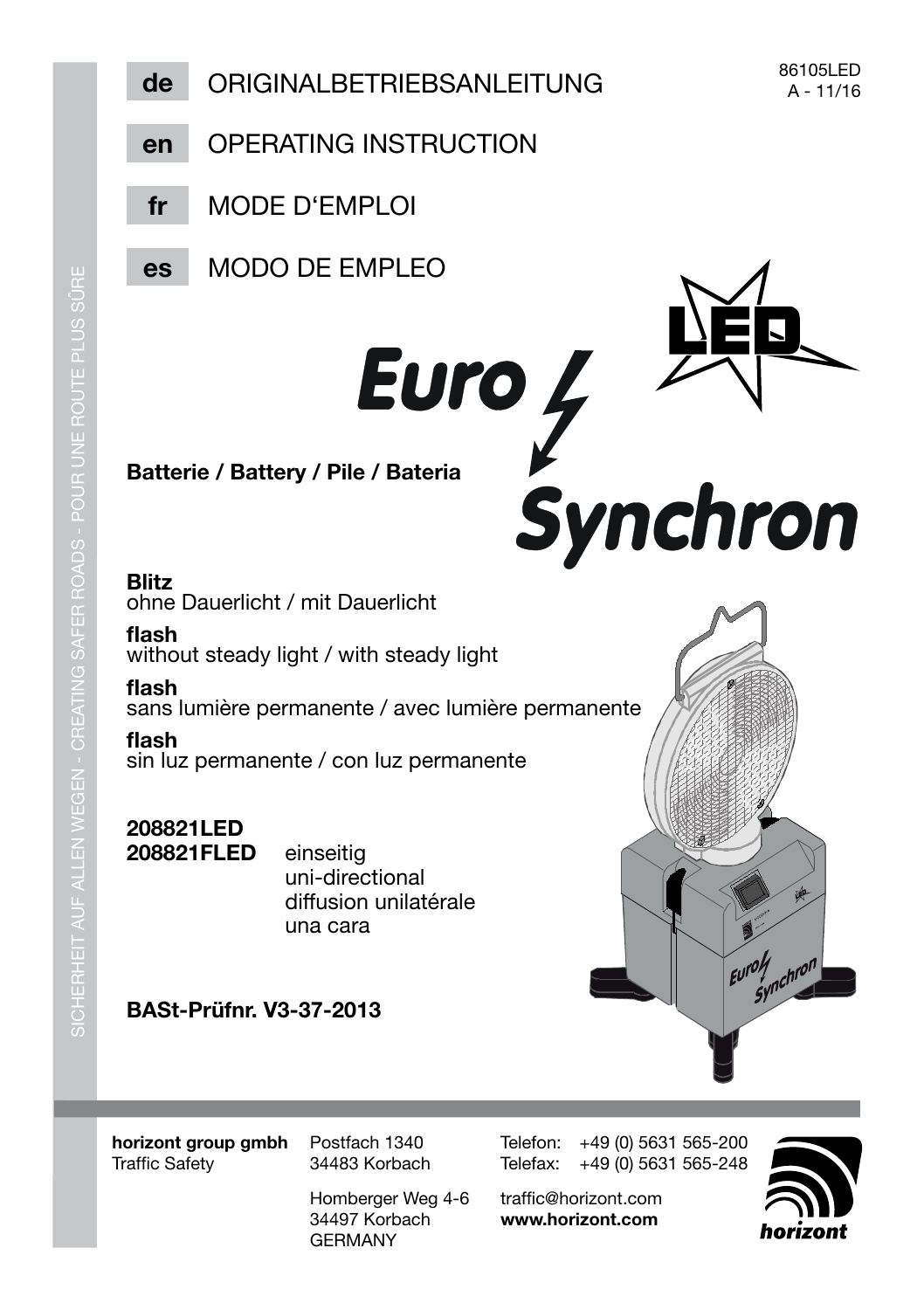**Fig. 1) Ersatzteile / Parts / Pieces detachees / Despiece**



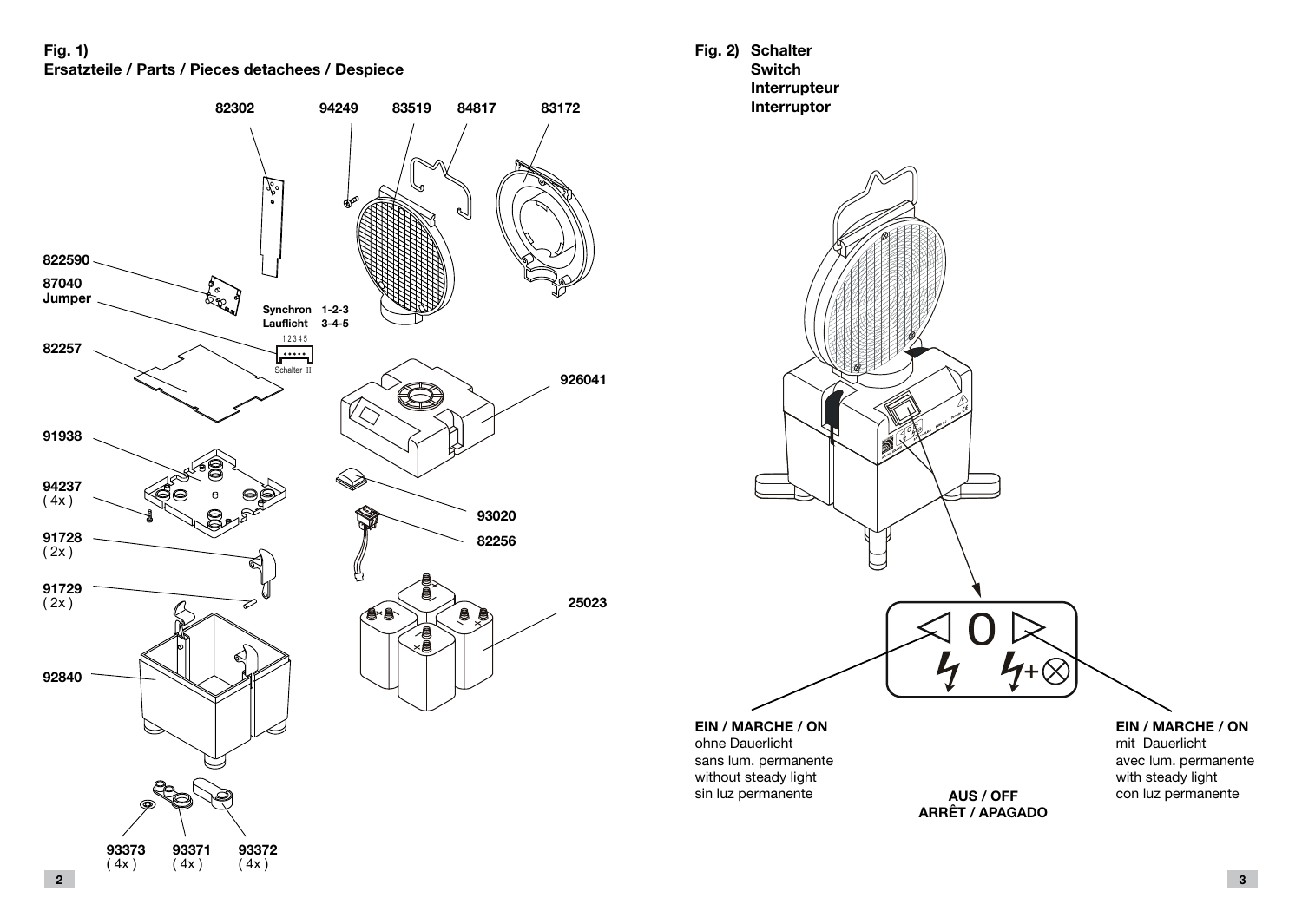## **de Synchronisierung Euro Synchron LED**

Der Euro-Synchron LED ist mit einem Funkmodul ausgestattet welches es ermöglicht, dass sich die Blitzleuchten schon während des Aufstellens an der Einsatzstelle synchronisieren. Das Funkmodul sendet und empfängt auf einer Frequenz von 868 MHz.

Der Blitz muss nicht im Fahrzeug eingeschaltet und eine erfolgreiche Synchronisierung abgewartet werden.

Schalten Sie nun die Leuchten mit dem Schalter nacheinander EIN.

Das Lauflicht wird in der Reihenfolge gebildet, in der die Leuchten eingeschaltet wurden. Die benötigte Zeit zur Synchronisierung bei vier Blitzleuchten beträgt ca. 10 – 15 Sekunden. Sollte keine gewünschte Funktion möglich sein, schalten Sie alle Blitze ab und anschließend wieder EIN (ggf. Reihenfolge beachten). Wenn sich dadurch ebenfalls keine Funktion einstellt, platzieren Sie die Blitze räumlich dichter aneinander.

Die Synchronisierung ist nach dem Einschalten für ca. 5 Minuten aktiv. In dieser Zeit kann die Anzahl auf bis zu 10 Blitzleuchten erweitert werden.

Eine Synchronisierung ist in einem Radius von max.10 Metern möglich. Synchronisierte Euro-Synchron Leuchten können anschließend in beliebiger Entfernung zueinander aufgestellt werden.

#### **en Synchronization Euro Synchron LED**

horizont Euro-Synchron LED is equipped with a radio module, enabling the synchronization of the lamps already during their positioning on site - there's no need to synchronize the lamps beforehand, e.g. in the emergency vehicle. Radio synchronisation takes place on frequency 868 MHz.

Switch lamps ON one after the other.

The sequential light will set up according to the order in which the lamps were switched on. A set of four lamps will be synchronized within approx. 10 - 15 seconds.

Make sure that the maximum synchronisation radius of max. 10m is not exceeded!

In case the synchronization fails, switch all lamps OFF and then ON again (take care of their position within the line). In case the synchronisation still fails, put lamps closer together.

The synchronization process remains active for approx. 5 minutes after having switched ON the lamps. During this time you can increase the number of lamps up to 10 Euro-Synchron LED lamps.

Once the synchronisation process is completed, the lamps can be positioned at any distance desired.

#### **fr Synchronisation**

horizont Euro-Synchron LED est équipé avec un module radio qui permet la synchronisation des lampes déjà pendant l'installation sur le lieu de l'intervention – il n'est pas nécessaire d'effectuer la synchronisation en avance (par exemple dans le véhicule d'intervention.)

Attention : La synchronisation fonctionne dans un rayon de 10 mètres au maximum !

Allumez les lampes l'une après l'autre.

Après l'activation, les lampes se synchronisent d'elles-mêmes et le feu successif commence á travailler dans l'ordre de l'activation des lampes.

Un kit de 4 lampes se synchronise dans 10-15 secondes.

Dans l'éventualité que la synchronisation ne fonctionne pas, éteignez les lampes et après allumer les de nouveau. Faites attention à la séquence !

En cas où les lampes ne se synchronisent toujours, il faut mettre les lampes plus proches. Le procès de la synchronisation est actif pour environ 5 minutes.

Pendant cette durée, vous pouvez synchroniser une quantité de max. 10 lampes.

Après le procès de synchronisation a été réalisée avec succès, vous pouvez déplacer les lampes partout.

### **es Sincronización**

Las lámparas Euro-Synchron LED están equipadas con un módulo radio, lo cual permite la sincronización ya durante la instalación en el lugar de aplicación – por lo tanto no es necesario sincronizar las lámparas anteriormente (por ejemplo en el vehículo de emergencia.)

Encienda las lámparas una tras otra.

Una vez encendidas, las lámparas se autosincronizan y trabajan en modo secuencial segun del orden de su activación.

¡NOTA: La sincronización funciona en una radio máximo de 10 metros!

Un kit de 4 lámparas se sincroniza durante 10-15 segundos.

En caso de que la sincronización no funcione, apague las lámparas y enciendelas de nuevo (preste atención al orden secuencial). Si este procedimiento no tiene éxito, reduzca el espacio entre las lámparas.

Después de la activación de las lámparas, el proceso de la sincronización se mantiene activo aproximadamente por 5 minutos.

Durante este período hasta 10 lámparas Euro-Sychron LED pueden ser sincronizados.

Una vez que la sincronización ha sido efectuado, las lámparas pueden ser colocadas en todas partes.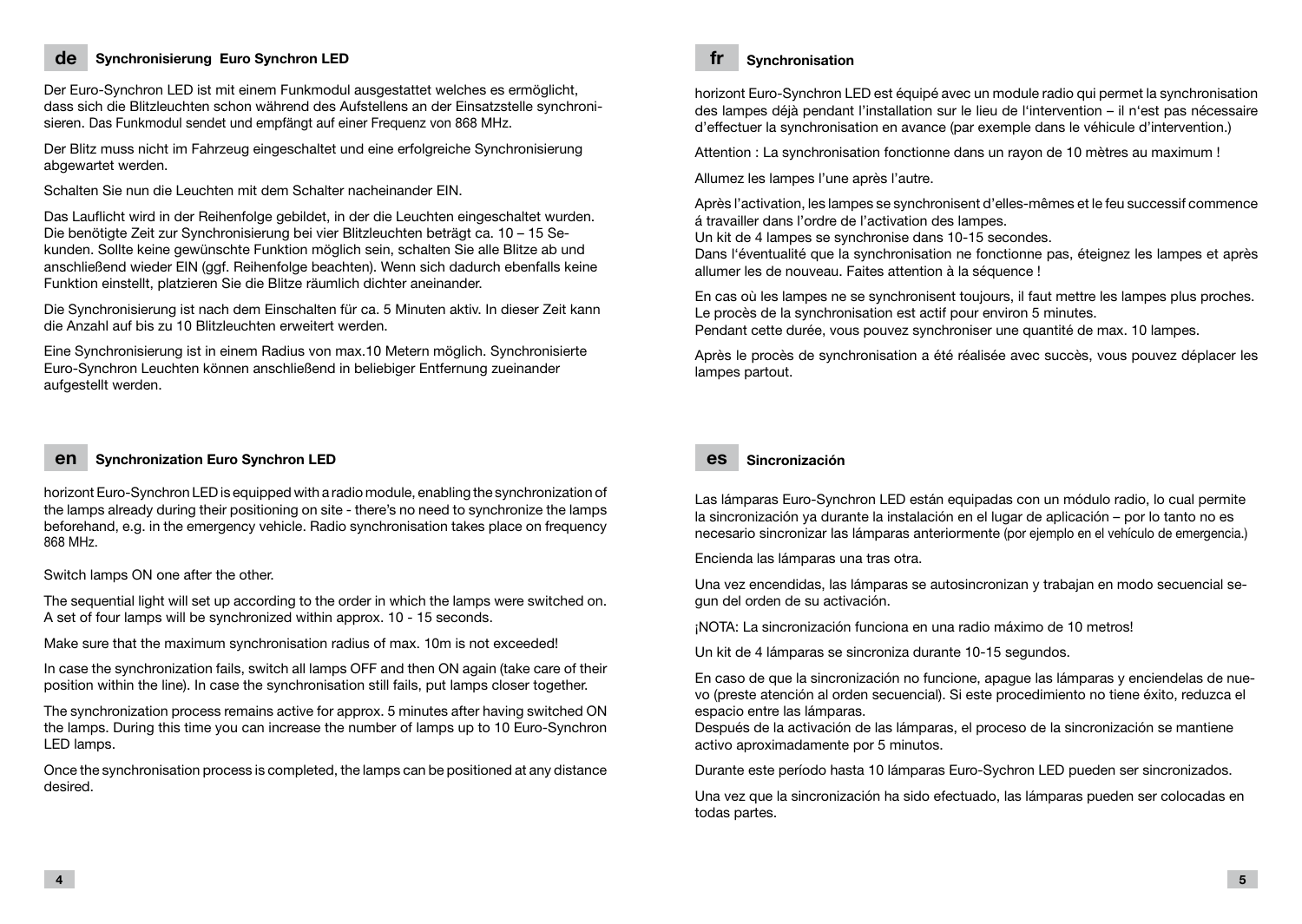**Fig.3) Batteriewechsel Change of the battery Changement de pile Cambiar bateria**



**Notizen: Notes: Notes: Notas:**